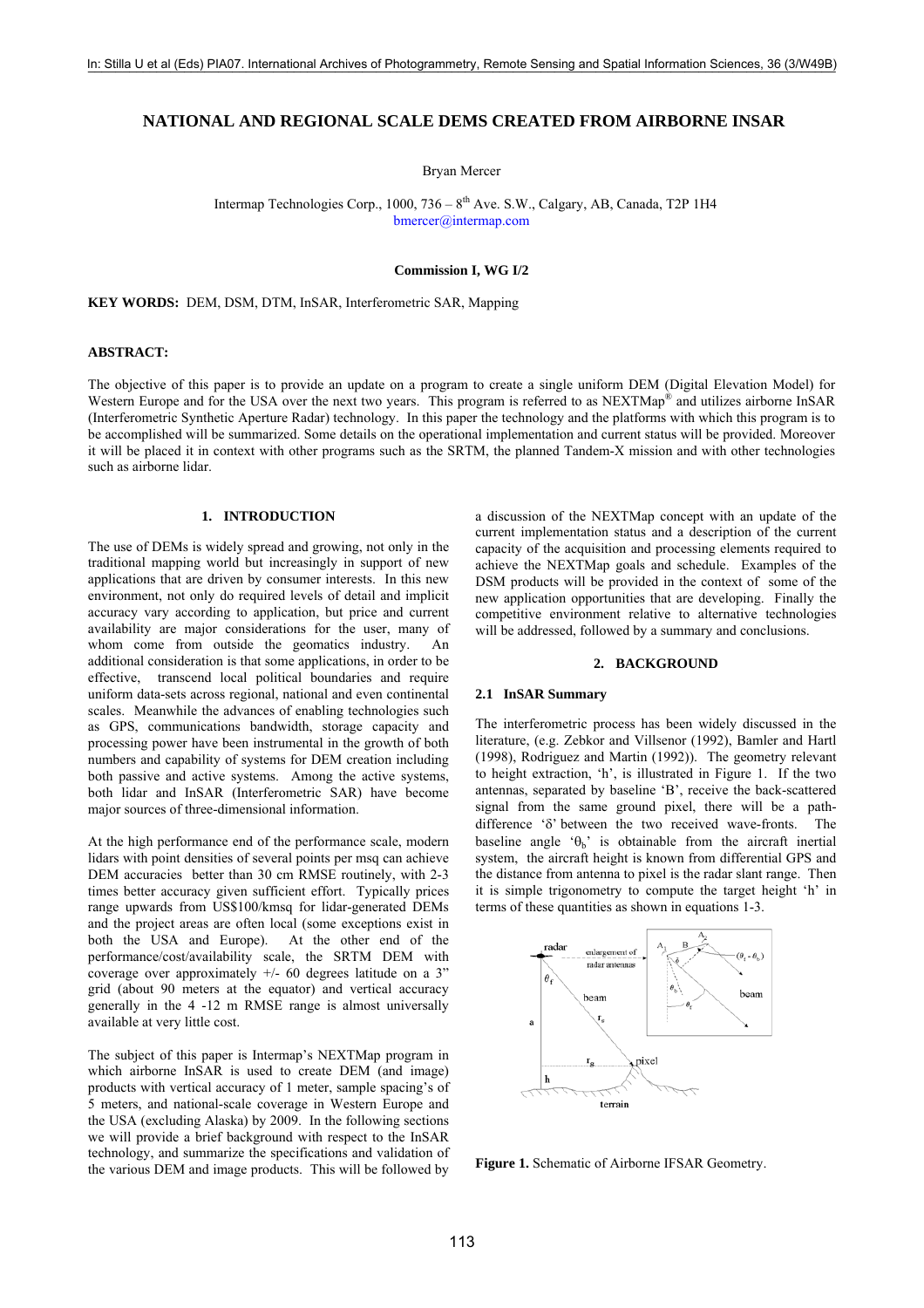| $sin(\theta_f - \theta_h) = \delta/B$  | (1) |
|----------------------------------------|-----|
| $\delta/\lambda = \varphi/(2*\pi) + n$ | (2) |
| $h = H - r_s \cos(\theta_f)$           | (3) |

The path-difference 'δ' is measured indirectly from the phase difference 'φ' between the received wave fronts (eqn. 2). Because the phase difference 'φ' can only be measured between 0 and  $2\pi$  (modulo  $2\pi$ ), there is an absolute phase ambiguity ('n' wavelengths) which is normally resolved with the aid of relatively coarse ground control. A "phase unwrapping" technique completes the solution. Thus the extraction of elevation is performed on the "unwrapped" phase. Often the IFSAR is operated in a so-called ping-pong mode which effectively doubles the value of the geometric baseline B. These equations become the basis for sensitivity and error analysis (e.g. Rodriguez and Martin (1996). For 'single-pass' InSAR airborne systems as described in this work, the signals are received almost simultaneously so that errors induced by temporal-decorrelation are not a factor as is the case for satellite systems such as ERS and Radarsat which operate in a 'repeatpass 'mode. Provided the baseline length, position (from DGPS) and attitude (from coupled GPS/inertial) are adequately controlled and/or measured, the dominant noise-like error source arising out of these sensitivity equations is 'phase noise  $\sigma_{\omega}$ ' so that the signal-to-noise ratio, which is a function of flying height among other system-related factors, becomes a means of (partly) controlling height error specifications. That is, other parameters being fixed, the height noise will increase as a function of flying height. For example, DEMs created from the STAR-3*i* system (Table 1), when operated at about 9km altitude, has a height-noise level of about 0.5 m (1 sigma, 5 m sample spacing) at the far edge of the swath. Systematic errors, with reference to STAR-3*i* DEMs, are usually slowlyvarying and arise from a variety of sources but are limited through calibration, operational and processing procedures

The schematic idealization of Figure 1 is replaced of course by many factors in the practical implementation of InSAR. For example a complex image containing phase and magnitude information is created from the signal received at each antenna. Subsequent operations on the complex images allow three ortho-rectified products to be derived: DEM, Magnitude and Correlation. The DEM, as noted earlier, is usually referred to as a DSM in recognition that the received signal relates to the scattering surface which may be the terrain or could be an object upon the terrain, natural or otherwise. The magnitude is often referred to simply as an ORI (Ortho-Rectified Image). In relatively open urban or forest situations, it is possible to create a DTM (Digital Terrain Model) from the DSM (Wang, et. al. (2001)) and this has been offered in past as a Core Product along with the DSM and ORI (see Table 2 below). More recent alternatives to this process are beyond the scope of this paper.

# **2.2 Current Intermap Airborne InSAR Systems**

Intermap has developed and currently operates five airborne InSAR systems (Table 1). The first of these systems STAR- $3i^{\circ}$ , has been operated by Intermap since 1996. STAR-3*i*, is an X-band, HH polarization InSAR flown on a Learjet 36 (Tennant and Coyne, 1999). In the last few years, Intermap has replaced all of the software and most of the hardware in order to improve product quality and efficiency of operation. In particular this has led to higher resolution images, and better vertical accuracy of the DEMs (Table 2). Equally important,

software automation has led to improvements in processing throughput. The net result of the modifications is higher quality data sets moving toward decreasing costs and wider availability. The second system, named TopoSAR*®* (formerly called AeS-1 [Schwäbisch and Moreira, 1999]), and is flown on an Aerocommander turbo-prop platform. In addition to X-Band, HH single-pass IFSAR, it supports repeat-pass, fully polarized P-Band InSAR and is currently being used mainly as a research platform.

In order to increase production capacity, a new InSAR system architecture has been created, incorporating elements of STAR-3*i* and TopoSAR design. The third InSAR system, created in 2004, is named STAR-4, is based completely on the new architecture and is flown in a King Air prop-jet. Two additional systems based on this architecture have subsequently been developed by Intermap in 2006. At the time of this preparation, STAR-5, which is also flown on a King Air platform has been operational for 7 months, while STAR-6, integrated into another Lear Jet, has been operational for about 3 months. Current specifications of the four STAR systems used in the NEXTMap program are summarized in Table 1 and the platforms shown in Figure 2. In principle the acquisition rate for a single system could reach about  $7,000$  km<sup>2</sup>/hr for the Lear Jets. In practise, however, the effective acquisition rate is considerably reduced by turning times at end-of-line, side lap (terrain-dependent) and the requirement for partial re-flights due to factors which would otherwise drive the data outside specification.

| System /<br><b>Parameter</b>             | <b>STAR-</b><br>Зi   | <b>STAR-4</b>        | STAR-5               | STAR-6               |
|------------------------------------------|----------------------|----------------------|----------------------|----------------------|
| Operational<br>year (Initial)            | 2002<br>(1996)       | 2004                 | 2007                 | 2007                 |
| Platform                                 | Lear 36              | King Air<br>200T     | King Air<br>200T     | Lear 36              |
| Typical<br>Speed<br>(km/hr)              | 720                  | 430                  | 430                  | 720                  |
| Wavelength<br>$\sqrt{2}$<br>Polarization | $3 \text{ cm}$<br>HH | $3 \text{ cm}$<br>HH | $3 \text{ cm}$<br>HН | $3 \text{ cm}$<br>HН |
| Peak Transmit<br>Power (kW)              | 8                    | 8                    | 8                    | 8                    |
| Bandwidth<br>(MHz)                       | 135                  | 135/<br>270          | 135/<br>270          | 135/<br>270          |
| <b>Baseline</b><br>Length $(m)$          | 0.92                 | 1.02                 | 1.02                 | 1.04                 |
| Polarization                             | <b>HH</b>            | <b>HH</b>            | <b>HH</b>            | <b>HH</b>            |
| <b>Look Direction</b>                    | Left or<br>Right     | Left or<br>Right     | Left or<br>Right     | Left or<br>Right     |
| Platform<br>Altitude (km)                | $6 - 12$             | $4 - 8.5$            | $6 - 12$             | $4 - 8.5$            |
| Width<br>Swath<br>(km)                   | $8 - 15$             | $6 - 11$             | $8 - 15$             | $6 - 11$             |

| <b>Table 1:</b> Selected System Parameters of Intermap's Airborne |  |
|-------------------------------------------------------------------|--|
| InSAR Systems (STAR Series only)                                  |  |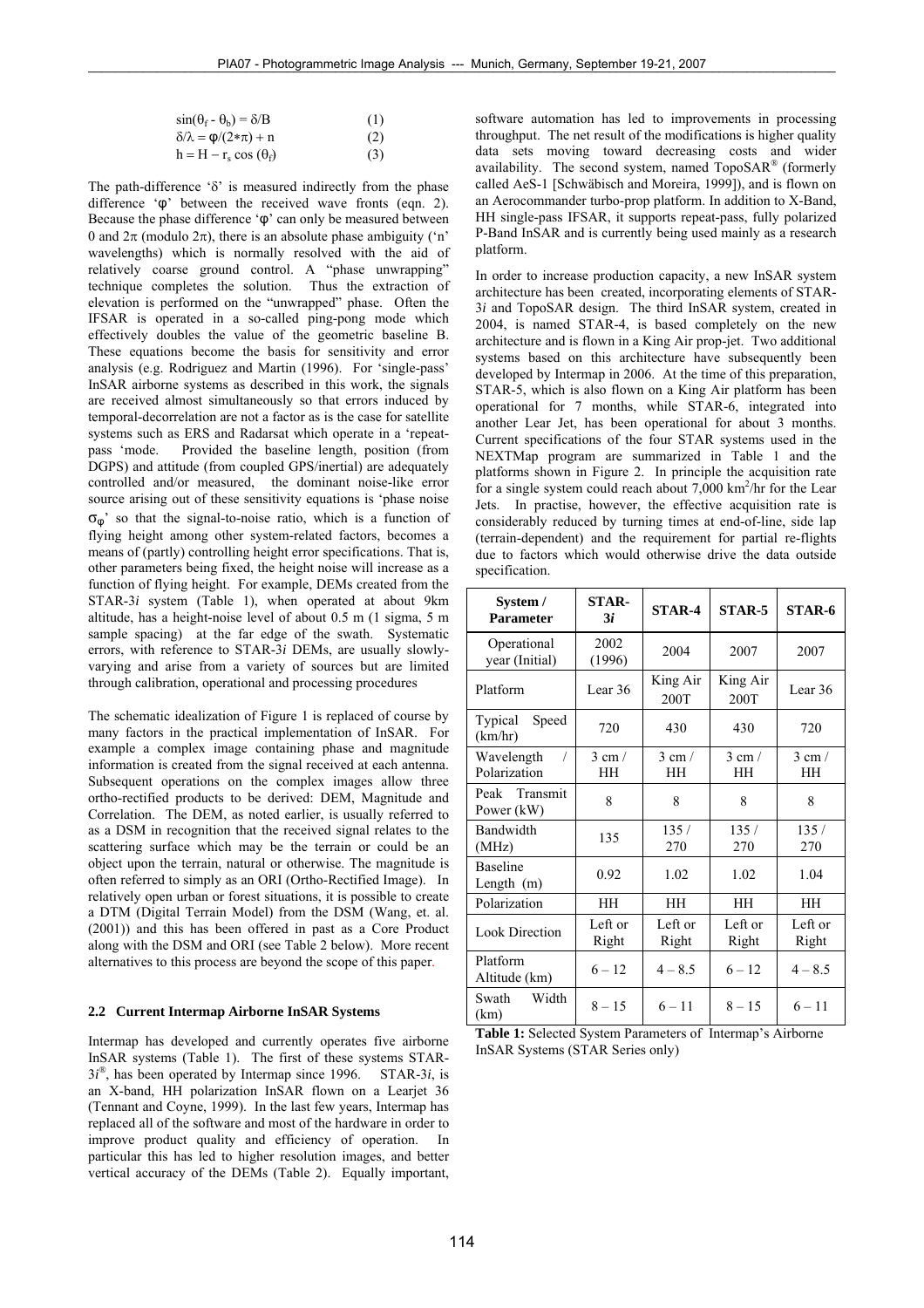

**Figure 2.** Clockwise from upper left: STAR-3i, STAR-4, STAR-6 and STAR-5.

#### **2.3 Product Specifications**

The core products available from Intermap's online store include an Ortho-rectified Radar Image (ORI) a Digital Surface Model (DSM) and the bare earth Digital Terrain Model (DTM). X-band images are at 1.25-m resolution with similar horizontal accuracy. DSM and DTM are posted at 5m spacing. The elevation products are available in three standard vertical accuracy specifications as illustrated in Table 2 below. It is worth noting that all four of the STAR family of sensors are able to achieve these product specifications despite the nuance of individual system design or platform specifics. Apart from these CORE specifications, other accuracies and image/DEM resolution can be supported to meet specific requirements. Optical/radar merged products are now also becoming available. Varying flying altitudes and operating modes, enables different accuracy specifications to be achieved which may be reflected in cost.

| <b>Product</b> | <b>DSM</b>  |                      | DTM |   |
|----------------|-------------|----------------------|-----|---|
| Type           | <b>RMSE</b> | Spacing RMSE Spacing |     |   |
|                | 0.5         |                      | 0.5 |   |
|                |             | ۰h                   |     | 5 |
| Ш              |             | 10                   |     |   |

**Table 2:** Intermap Core Product specifications for InSAR DSMs and DTMs. All units are meters. RMSE refers to vertical accuracy and is with respect to terrain that is moderately sloped, bare (DSM) and unobstructed. DTM specifications apply to areas for which the forest or other above ground cover is 'patchy' to a maximum scale of about 100 meters. Details of these specifications may be found at [www.intermaptechnologies.com.](http://www.intermaptechnologies.com/)

#### **2.4 Operational Flow**

The operational flow consists of four major stages: (1) planning and acquisition, (2) interferometric processing, (3) editing and finishing, and (4) IQC (Independent Quality Control) after which the data are delivered to the data base repository (the 'i-Store'). The operational concept has evolved to accommodate the requirements imposed by the current NEXTMap® goals as well as custom projects. The NEXTMap® Europe and USA objectives alone require the data acquisition for an area incorporating more than 10 million km2 by the end of 2008. All aspects of production are managed with rigorous QC checks throughout and within the framework of the companies' ISO9000 certification.

**2.4.1** Planning and Acquisition: Typically blocks of 200 km x 200 km are planned. Within these blocks, parallel flight lines are planned according to terrain to ensure that there will be no gaps between swaths. Three tie lines per block are flown, orthogonal to the main data passes in order to assist in the removal of systematic errors during the processing stage. Radar reflectors are pre-sited at the ends of the tie lines and surveyed in precisely. These ultimately fix the DEM and ORI to the reference ellipsoid. In order to achieve the Type II DSM vertical accuracy specification, GPS baselines are kept within about 75km. Formerly this meant deploying ground crews to operate GPS ground stations in the acquisition area: however the densification of CORS networks in the USA and similar GPS networks in Europe, is easing this requirement. Moreover, a recent improvement in process and software has enabled longer line lengths, to 1200 km, to be flown by the Lear Jets, thereby reducing the fraction of lost time due to aircraft turns at the end of lines. Navigation and certain other data are processed and analysed after each mission in order to determine whether the quality limits have been satisfied for the particular data type specified. Data which do not satisfy the quality criteria must be re-acquired, normally before the aircraft has departed from the area.

**2.4.2** Interferometric Processing: Because of the multiple platforms, high data volumes, differing product specifications, varying schedule priorities, and the demand for high throughput, the processing task is very complex. This part of the process, now performed in a single processing centre, has been automated to a considerable extent with internally developed software and procedures. The system is PC-based (64-bit blade processors). In particular, the processing architecture has been developed to be scalable in order to accommodate the increasing data volume as acquisition efficiency and platform numbers have increased. The process ingests the raw signal data ('phase history'), ancillary data and navigation data, performs the interferometric processing to ultimately create strips of image and elevation data. Systematic errors are reduced through an internally-developed adjustment process using the controlled orthogonal tie lines that run across the data block. Output products in the form of 7.5'x7.5' tiles are created for subsequent refinement.

**2.4.3** Editing and Finishing: An independent system referred to as IES (Intermap Editing System) has been developed, incorporating a set of editing tools within a stereo-viewing environment. The input data tiles (images and DSMs) are ortho-rectified so false stereo is created to enable the image to be viewed and manipulated in stereo. The human editor uses the tool set to address hydrological features (e.g. flatten water bodies, ensure rivers run down hill), edit transportation features (roads, railways, airports, etc) and to edit radar artefacts. A set of editing rules determines a consistent application of the IES tools across different geography and across different editors. Editing is the most human intensive component of the operational activity and incorporates many quality control steps within the process. At the end of the process, 15 km x 15km tiles of DSM, DTM and ORI are available for IQC.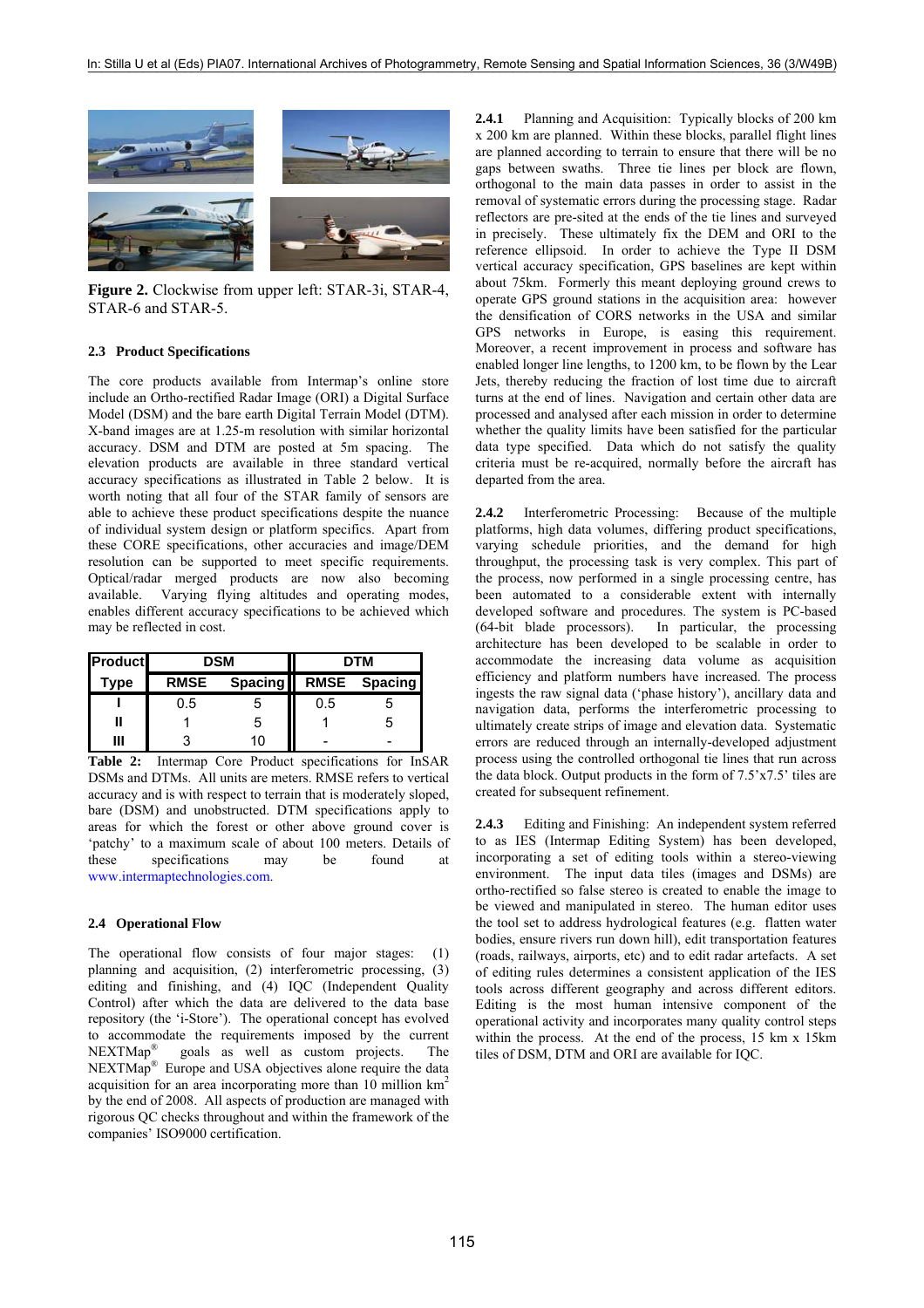**2.4.4** IQC (Independent Quality Control): A group separate from the production team reviews the IES output tiles for editing completeness and accuracy. The accuracy checks are usually with respect to publicly-available GCP data such as the NGS (National Geodetic Survey) network in the USA. Tiles that are not judged complete at the 95% level, or whose accuracy checks are outside specification are returned to the production side for re-processing as required. A summary accuracy report for the state of California is noted in the caption to Figure 3. The (normally) successful tiles are forwarded to the i-Store at this stage for entry into the data-base. Subsequent to this stage the data are available to the public under license. A global interface tool allows regions of interest to be displayed for availability and detail including thumbnail presentations.

# **3. NATIONAL MAPPING PROGRAMS: NEXTMAP**

NEXTMap is the term used by Intermap to describe its InSARbased national and regional mapping programs. Specifically the concept is to make DSM, DTM and ORI products generally available in a seamless fashion over national and trans-national regions where multiple applications and markets may benefit. By retaining ownership and licensing the data to multiple users, the cost is shared, making it feasible for public and private organizations to have access to these data sets or to parts of them. The Type II specification for the DSM creates a level of detail (1m RMSE vertical accuracy, 5 meter samples) intermediate between lidar or photogrammetrically-produced products on the one hand, and SRTM or SPOT5 products on the other (Table 3). The associated ORI carries a resolution of 1.25 m and horizontal accuracy less than 2m RMSE.

NEXTMap Britain was implemented in 2002/2003 (England and Wales) and subsequently extended to include Scotland (for a description, see Mercer, 2004). On the basis of the success of that project, as well as lessons learned, the decision was made to proceed with a NEXTMapUSA project with the goal of 2008 completion. As of April, 2007 about  $1/3^{rd}$  of the 8 million km<sup>2</sup> had been acquired and over  $\frac{1}{4}$  of these data had been interferometrically processed. This rate is rapidly accelerating because of the introduction into operations of STAR-6 since then. An example is shown in Figure 3 of the DSM of the State of California.



**Figure 3:** NEXTMAP USA Example **-** California DSM Validated vertical accuracy (1430 check points) 0.76 m RMSE

#### **3.1 NEXTMap Europe: Status**

Twelve countries in western Europe are currently scheduled in the NEXTMap Europe program (Figure 4) and this list will likely be expanded. The data acquisition phase for Germany was completed in a 3-month period of 2006 and the completed products should become available in September 2007. Forecasts for product availability of the remaining countries is shown in Figure 4. Two factors will likely impact these forecasts: (1) the time it takes to obtain overflight permits vary from country to country, and (2) priorities are subject to market forces.



Figure 4: Forecast dates (current, May 2007) for product availability of NEXTMapEurope areas. The various colours starting with light green (September 2007) and ending with yellow (December 2008) show the forecast dates that the data products will be available. Dark green 'thumbnails' are currently in the data base. This forecast may change subject to operational and other priorities.

# **4. EXAMPLES**

In this section we show examples from two potential market areas which should benefit from the availability of NEXTMap coverage. In Figure 5 a flood risk application is exemplified, while in Figure 6 a visualization example is presented. In both cases the DSM is draped by a high resolution colour air photo. Because of the presence of the 1.25 m ORI it is possible to easily ortho-rectify the air photos using rational functions procedures (or similar), making the co-registration of air-photo to DSM relatively simple. The flood risk application involves  $3<sup>rd</sup>$ -party models for which the DSM product is an important input component. The visualization example relates to many applications and markets ranging from recreation to automotive safety. In this instance it is a scene extracted from a fly-through (Eye-Tour).



**Figure 5:** Example from NEXTMap Britain flood risk application